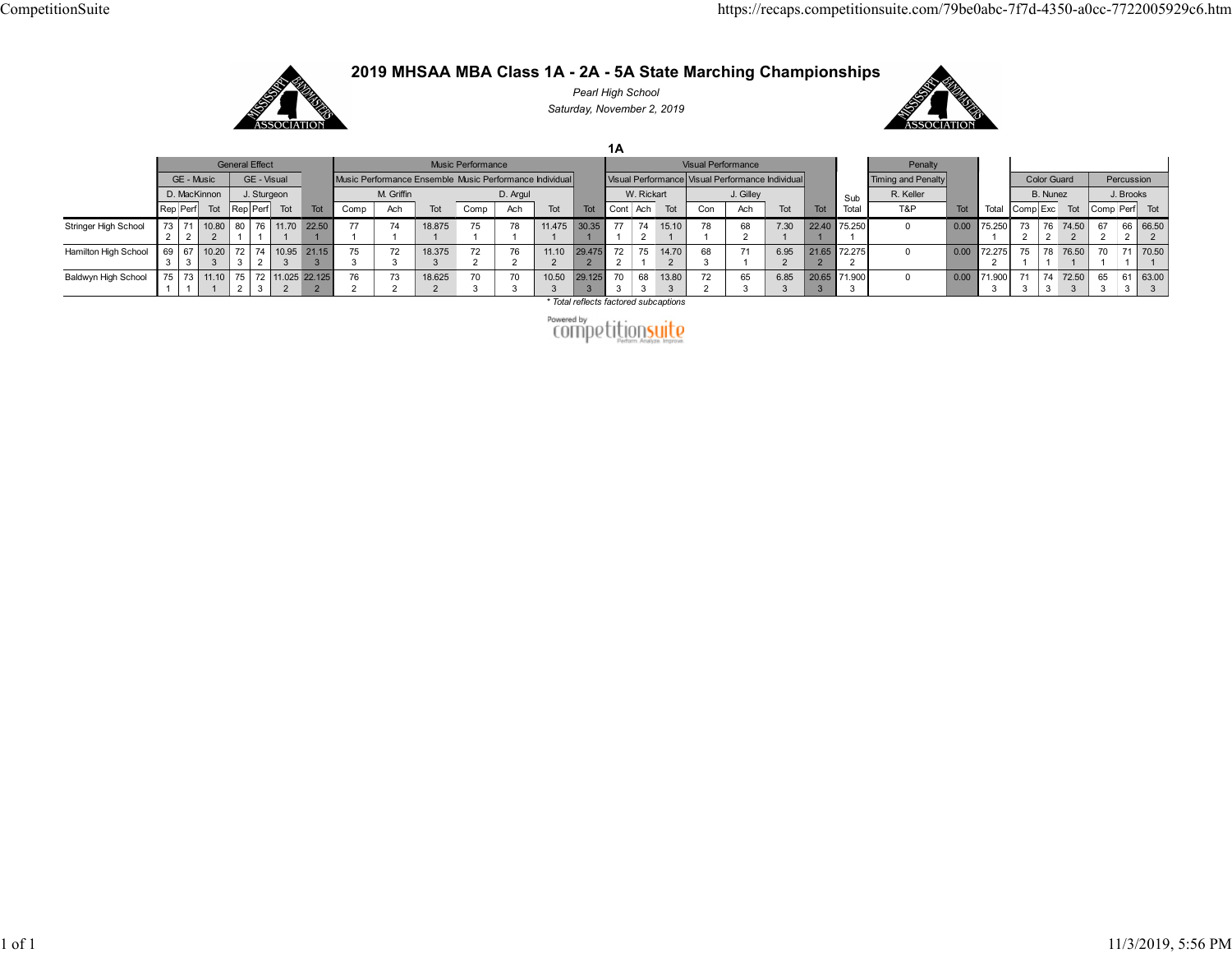

**2019 MHSAA MBA Class 1A - 2A - 5A State Marching Championships**

*Pearl High School Saturday, November 2, 2019*

**2A**



General Effect **Music Performance** Music Performance **Visual Performance** Visual Performance Sub Total**Penalty** TotalGE - Music GE - Visual Music Performance Ensemble Music Performance Individual Visual Performance | Visual Performance Individual Timing and Penalty Color Guard Percussion D. MacKinnon J J. Sturgeon M. Griffin J. D. Argul M. Rickart J. Gilley J. Gilley J. R. Keller J. B. Nunez J. J. Brooks Rep|Perf| Tot |Rep|Perf| Tot Tot | Comp | Ach | Tot | Comp | Ach | Tot | Cont | Ach | Tot | Tot | Tot | Total Tot | Tot | Tot | Tot | Tot | Comp|Exc | Tot | Comp|Perf| Tot East Webster High School 87 185 12.90 1 1 86 1 84 12.75 25.65 11 1 85 183 121.00 1 82 2 77 411.925 3 32.925 1 83 184 116.70 1 85 2 78 28.15 2 24.85 2 83.425 1 0 0.00 83.425 183 179 4 81.00 1 73 4 75 74.00 1 2 Union High School  $\begin{array}{c} 80 \\ 6 \end{array}$ 80 612.00 6 79 5 83 12.15 24.15 2 4 5 83 382 220.625280 380 212.00 2 32.625379 583 216.20 2 88 187 18.75 124.95 181.72520 0.00 81.725 2 80 281 180.50 275 2 72 3 73.50 3 Mize Attendance Center  $\frac{85}{2}$ 84 12.675 2285 281 4 12.45 2 25.125 2 82 481 320.375 384 182 112.45 132.825 280 476 615.60 582 475 47.85 423.45 481.400 30 0.00 81.400 375 872 1073.50 969 667 968.00 7Mantachie High School 3 82 3 12.375 3 78 6 80 11.85 24.225 5 5 4 84 278 420.25 4 79 475 6 11.55 5 31.80 4 75 773 714.80 7 83 376 37.95 3 22.75 6 78.775 4 0 0.00 78.775 476 777 776.50 7 71 5 70 5 70.50 5 Bruce High School 5 81 4 12.15 5 80 4 77 11.775 23.925 6 6 6 81 576 519.625 5 77 6 72 8 11.175 8 30.80 6 81 3 77 5 15.80 4 77 771 77.40 7 23.20 5 77.925 5 0 0.00 77.925 5 77 6 77.5 6 77.25 6 77 1 74 75.50 2 1 Eupora High School  $\begin{bmatrix} 74 \\ 8 \end{bmatrix}$ 71 810.875 8 75 876 11.325 22.20 77880 675 619.375678 578 311.70 431.075 582 279 316.10 3 81 574 57.75 5 23.85 3 $77.125$ 60 0.00 77.125 679 480 379.50 474 368.5 71.25 74Calhoun City High School  $\begin{array}{c} 82 \\ 4 \end{array}$ 81 12.225 4 4 81 3 82 12.225 24.45 3 3 3 78 873 818.875 8 75 876 5 11.325 6 30.20 8 74 8 78 4 15.20 6 75 8 70 8 7.25 8 22.45 7 77.100 7 0 0.00 77.100 7 79.5 3 81 1 80.25 3 66 9 66 66.00 10 10 Enterprise High School 77<br>7 78 11.625 7 7 76 7 73 11.175 22.80 8 8 7 79 774 719.125 7 76 774 711.25 7 30.375 7 76 6 70 10 14.60 8 79 6 72 6 7.55 6 22.15 8 75.325 8 0 0.00 75.325 8 78 5 79 4 78.50 5 68 7 71 4 69.50 6 JZ George High School 73 970 9 10.7259 67 10 7110.3521.075 9 9 9 77 972 918.6259 73 9 71 9 10.809 29.4259 70 10 71 9 14.10 10 67 9 67 96.70 9 20.80 9 71.3009 0 0.00 71.300 9 74 9 75 8 74.50 8 67 8 6867.50 8 8 Scott Central High School 1069 10.575 1010 68 96710.12520.70 10 10 1076 1071 1018.3751069 1068 1010.2751028.65 10719 72 814.30 965 1065 106.50 1020.80970.150 100 0.00 70.150 1073 1073 9 73.00 10 65 10 6967.00 6 9

*\* Total reflects factored subcaptions*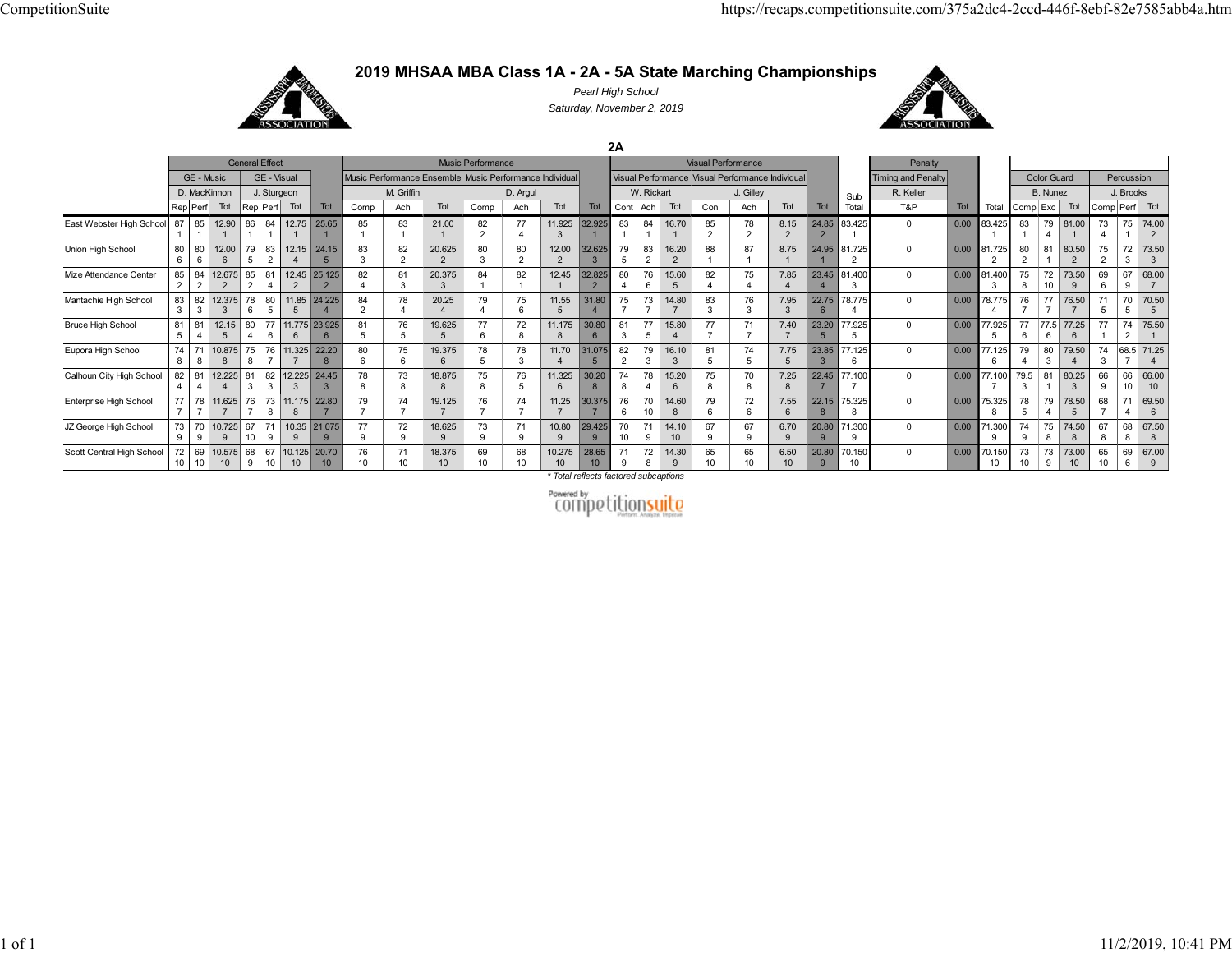## **2019 MHSAA / MBA CLASS 3A - 4A STATE MARCHING CHAMPIONSHIPS**



*Germantown High School Saturday, November 2, 2019*



**3A**General Effect **Music Performance** Music Performance **Visual Performance** Visual Performance Sub Total**Penalty** Total GE - Music GE - Visual Music Performance Ensemble Music Performance Individual Visual Performance Individual Performance Individual Timing and Penalty Color Guard Percussion J. Denton M. Turner **A. Poor T. Moddison A. Giese A. Greene A. Greene J. Haskell M. Leitzke**l K. Coultas M. Leitzke Rep|Perf| Tot |Rep|Perf| Tot Tot | Comp | Ach | Tot | Comp | Ach Tot | Cont |Ach | Tot | Con | Ach | Tot | Total | Tot | Tot | Tot | Comp|Cxc| Tot |Comp|Perf| Tot Booneville High School 93 190 13.725 1 1 90 2 89 13.425 27.15 2 2 1 91 190 122.625 187 188 1 13.125 1 35.75 195 195 1 19.00 1 93 189 2 9.10 1 28.10 1 91.000 1 0 0.00 91.000 195 194 194.50 1 84 2 84 84.00 2 2 Columbia High School 2 86 | 13.125| 91 2 2 1 90 |13.575 | 26.70 1 1 2 85 3 83 3 21.00 3 86 2 85 2 12.825 2 33.825 3 93 2 91 2 18.40 2 91 2 87 3 8.90 2 27.30 2 87.825 2 0 0.00 87.825 2 92 2 89 3 90.50 2 83 3 82.50 3 3 Senatobia High School 87 384 12.825 87 3 3 384 12.825 25.65 3 3387 286 221.625 283 382 312.375 334.00 291 389 318.00 387 385 48.60 426.60 386.25030 0.00 86.250 388 486 487.00 486 185 | 85.50<br>1 | 1 Kossuth High School  $\begin{array}{c} 85 \\ 4 \end{array}$ 82 12.525 8444 681 12.375 24.90 66479 576 619.375 680 580 512.00 531.375 588 485 517.30 486 490 18.80 326.10 482.375 40 0.00 82.375 486 590 288.00 376 677 576.50 6West Marion High School 81 778 7 11.925 7 85 5 82 12.525 24.45 5 5 5 82 481 420.375 4 82 481 4 12.225 4 32.60 4 83 7 82 7 16.50 7 85 5 83 5 8.40 5 24.90 5 81.950 5 0 0.00 81.950 5 89 3 84 5 86.50 5 75 7 73 7 74.00 7 Independence High School 77 9 74 11.325 86 9 9 4 83 12.675 24.00 4 4 7 78 6 75 7 19.125 7 78 6 78 6 11.70 6 30.825 6 86 5 83 6 16.90 6 79 6 78 6 7.85 6 24.75 6 79.575 6 0 0.00 79.575 6 82 6 80 781.00 6 80 4 79 4 79.50 4 Nettleton High School 83 679 612.15 807511.62523.775 6 8 8 8 877 779 519.50576 775 711.325 730.825681 879 816.00 8 78 777 77.75 723.75 8 78.35070 0.00 78.350 775 982 678.50 774 87172.50 88 Seminary High School 581 | 12.375 | 83 | 78 | 12.075 | 24.45 5 5 7 77576 874 818.75874 874 811.10 829.85 880 978 915.80 972 1071 87.15 922.95 977.25080 0.00 77.250 876 878 877.00 878 576 6 77.00 5 Forest High School 79 8 76 11.625 75 70 10.875 22.50 8 8 10 10 10 9 73 10 69 10 17.75 10 71 10 70 10 10.575 10 28.325 10 85 6 86 4 17.10 5 74 8 70 9 7.20 8 24.30 7 75.125 9 0 0.00 75.125 9 77 7 75 9 76.00 9 68 10 70 69.00 9 10 Hatley High School 10 72 10 11.025 10 78 9 72 11.25 22.275 9 9 10 75 9 73 9 18.50 9 73 9 72 9 10.875 9 29.375 9 78 10 77 10 15.50 10 73 9 68 10 7.05 10 22.55 10 74.200 10 0 0.00 74.200 10 73 10 72 10 72.50 10 70 9 69 69.50 10 9

*\* Total reflects factored subcaptions*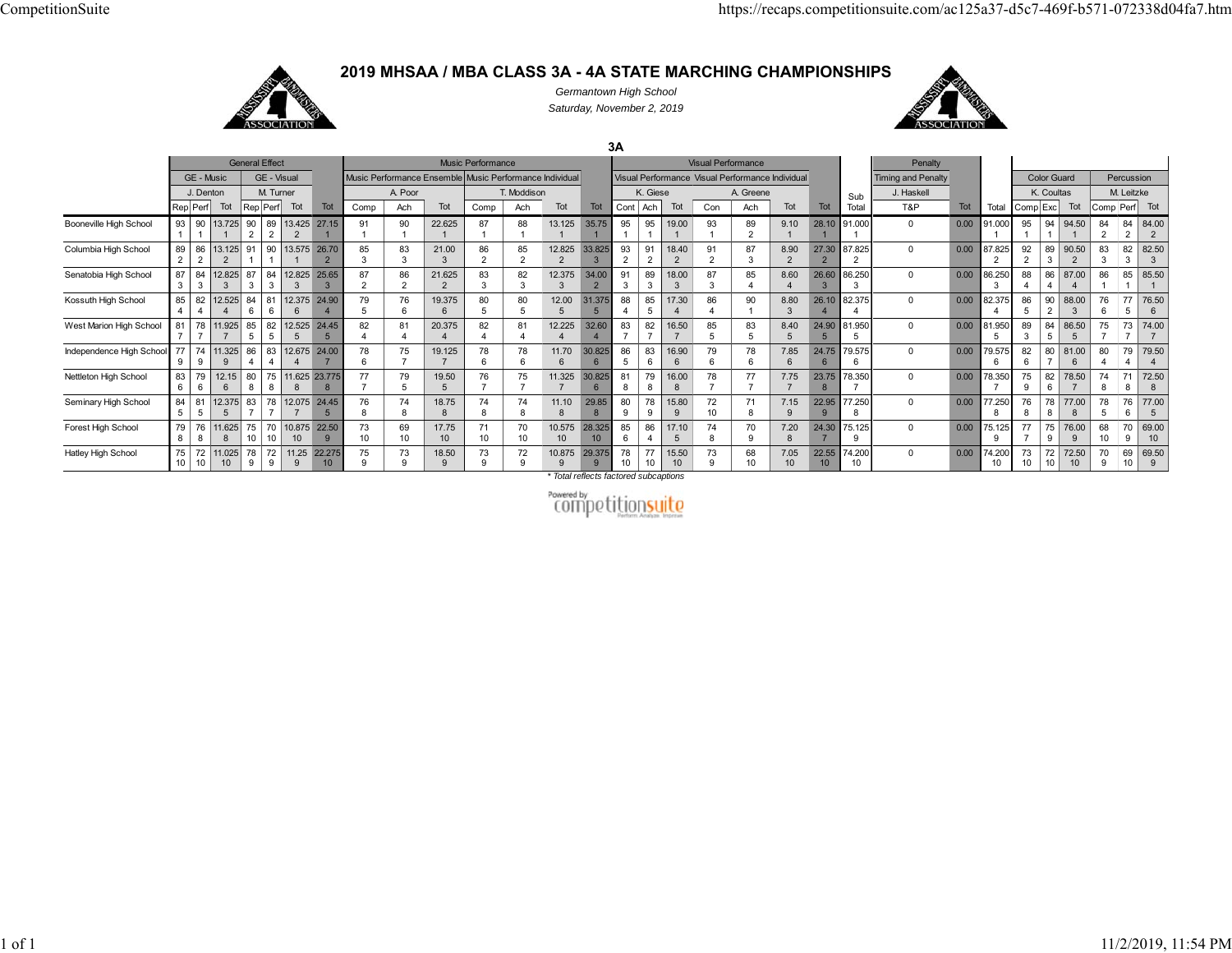

**2019 MHSAA / MBA CLASS 3A - 4A STATE MARCHING CHAMPIONSHIPS***Germantown High School*

*Saturday, November 2, 2019*



**4A**General Effect **Music Performance** Music Performance **Visual Performance** Visual Performance **Sub**  Total**Penalty Tota** GE - Music | GE - Visual | Music Performance Ensemble Music Performance Individual Visual Performance | Visual Performance | Visual Performance | Visual Performance Individual | Timing and Penalty | Color Guard | Percussio J. Denton | M. Turner | | A. Poor T. Moddison | | K. Giese | A. Greene | | <sub>Sub</sub> | J. Haskell | | K. Coultas | M. Leitzke Rep|Perf| Tot |Rep|Perf| Tot | Tot | Comp | Ach | Tot | Comp | Ach | Tot | Tot | Cont |Ach | Tot | Tot | Tot | Tot | Tot | Tot | Tot | Total Comp Exc | Tot | Comp|Perf| Tot Stone High School 92 13.575 5 12.675 26.25 21.00 13.50 34.50 18.10 9.10 27.20 87.950 0.00 87.950 91.00 88.00 New Albany High School 2 2 13.275 2 1 13.5026.775 1 22.125 86.5 13.013 35.138 3 217.70 8.00 25.70 3 87.613 0.00 87.613 3 89.5 3 90.25 3 4 5 84.50 South Pontotoc High School 89  $\overline{3}$ 13.125 13.20 26.325  $\frac{1}{2}$  21.7588.5 87.5 13.20 34.95 17.20 8.65 25.85 87.125 0.00 87.125 94.50 287.00 Pontotoc High School 88 12.975 4 3 3 12.825 25.80 3 21.375 13.125 34.50 17.30 8.05 25.35 85.650 0 0.00 85.650 87.00 85.50 3 Purvis High School 82 12.075 6 12.45 24.525 7 5 20.50 12.75 6 33.25 16.10 8.15 24.25 82.025 0.00 82.025 78.50 1375.00 Kosciusko High School 78 11.55 12.075 23.625 19.75 12.00 31.75 17.50 7.70 25.20 80.575 0.00 80.575 86.00 81.50 Vancleave High School 83 12.30 5 9 11.925 24.225 9 6 6 20.125 6 12.375 8 32.50 6 14.90 8.20 23.10 79.825 0.1 -0.10 79.725 86.50 5 6 79.50 7 Northeast Jones High School 9 11.475 86.5 83.5 4 4 12.75 24.225 4 6 78.5 9 76.5 9 19.375 9 12.15 9 31.525 9 15.30 80.5 8 78.5 8 7.95 9 23.25 9 79.000 8 0.1 -0.10 78.900 8 85.5 6 84.5 85.00 8 10 76.00 9 Bay High School 80  $\frac{1}{7}$  12.00 11.025 23.025 19.12586.5 85.5 12.9032.025 15.90 7.85 23.7578.800 $\alpha$  0.00 78.800 85.5 86.25 383.00Mendenhall High School 79 11.70 11 11.55 23.25 19.50 11.70 31.20 15.60 7.50 23.10 77.550 0.00 77.550 9 82.50 9 8 779.00Pass Christian High School 72 14 10.575 11.40 21.975 18.125 78.5 11.813 29.938 6 5 16.70 6 3 8.45 25.15 77.063 0.00 77.063 77.00 74.00 Quitman High School 75 11.10 85 83.5 12.638 23.738 17.87583.5 12.56330.438 14.70 7.45 22.15 76.3250.1 -0.10 76.225 78.00 73.00 Ripley High School 76 11 11.25 10 11.70 22.95 12 19.00 11.55 30.55 15.00 7.25 22.25 75.750 0.00 75.750 76.50 73.50 Newton County High School 74 13 10.875 15 15 10.875 21.75 14 18.625 11.325 29.95 15 14.10 6.95 21.05 72.750 0.00 72.750 15 72.00 9 74.50 Tishomingo County High Schoo  $\frac{70}{15}$  15 10.275 13 13 11.175 21.45 17.50 10.875 28.375 1414.00 8.10 22.10 71.925 0.00 71.925 14 13 75.50 15 70.50

*\* Total reflects factored subcaptions*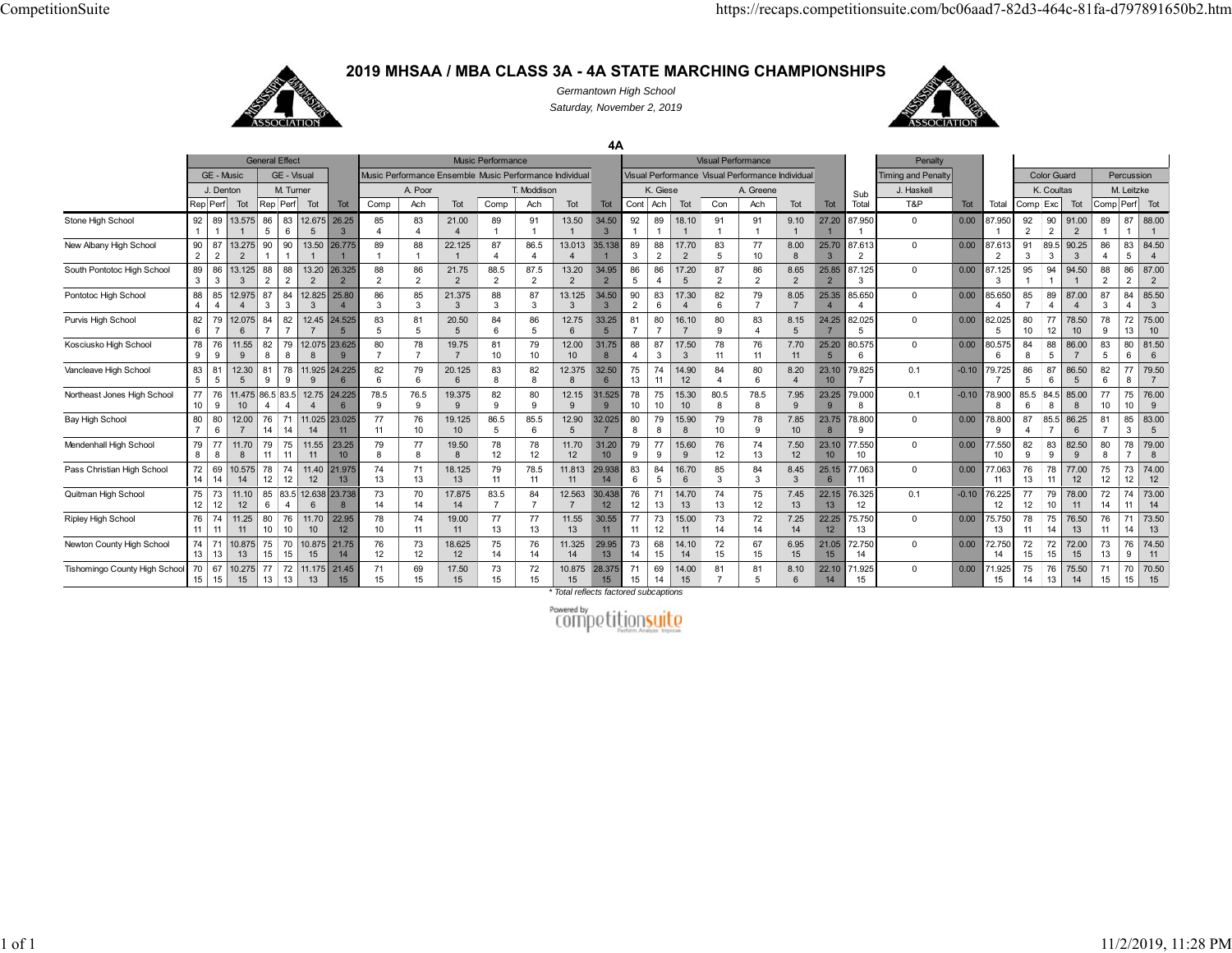

**2019 MHSAA MBA Class 1A - 2A - 5A State Marching Championships**

*Pearl High School Saturday, November 2, 2019*



**5A** General Effect **Music Performance** Music Performance **Visual Performance** Visual Performance Sub Total**Penalty** TotalGE - Music GE - Visual Music Performance Ensemble Music Performance Individual Visual Performance Visual Performance Individual Timing and Penalty Color Guard Percussion D. MacKinnon J. Sturgeon **M. Griffin M. Griffin D. Argul M. Rickart** J. Gilley J. Gilley R. Keller **R. Keller M. B. Nunez J. Brooks** Rep|Perf| Tot |Rep|Perf Tot | Tot | Comp | Ach | Tot | Comp | Ach Tot | Tot | Cont |Ach| Tot | Tot | Tot | Tot | Tot | Tot | Tot | Tot | Tot | Tot | Comp|Exc | Tot | Comp|Perf| Tot South Jones High School 92 191 13.725 1192 192 13.80 1127.525193188 222.625190 292 213.65 36.275 2293 193 118.60191 389 39.00 327.60 191.40010 0.00 91.400 196.5 95 2195.75 188 386 387.00 3Ridgeland High School 88 3 89 13.275 2 3 87 3 89 13.20 2 3 26.475 3 91 289 122.50 2 94 194 114.10 36.60 1 1 85 5 89 317.40 3 93 192 19.25 126.65 3 89.725 2 0 0.00 89.725 2 93 4 91 492.00 4 91 2 88 2 89.50 2 Center Hill High School 91 2 8813.425 3 2 90 2 88 13.35 3 2 26.775 2 90 3 86 422.003 88 490 413.35 4 35.35 3 90 2 90 2 18.00 2 88 5 86 5 8.70 5 26.70 2 88.825 3 0 0.00 88.825 3 86 5 88 587.00 5 84 4 82 5 83.00 4 Saltillo High School 86 486 12.90 4 4 86 4 85 12.825 25.725 4 4 486 684 621.25 686 584 512.75 534.00 686 486 417.20 4 83 781 78.20 725.40 5 85.125 40 0.00 85.125 494.5 3 96 195.25 2 79 878 9 78.50 9 Long Beach High School 83 5 81 12.30 5 5 83 6 78 12.075 24.375 87687 585 521.50589 391313.50 3 35.00 4 84 6 83 616.70681 8 78 87.95 824.65 8 84.02550 0.00 84.025 5 82 6 83 782.50 6 83 5 79 8 81.00 6 Gautier High School 81 77912.0082 7 7 780 12.15 6 6 24.15788 487 321.875485 683 612.60 34.475 6 583 780 816.30 790 487 48.85 425.15 6 83.77560 0.00 83.775 680 8 84 682.00 792 192 192.00 1Neshoba Central High School 80 878 11.858 8 85 583 12.60 5 524.45 585 781 920.75 882 979 9 12.075 32.825 99 87 3 84 5 17.10 5 86 6 85 6 8.55 6 25.65 4 82.925 70 0.00 82.925 796 2 94 395.00 3 77 10 77 10 77.00 10 Picayune Memorial High School 82 6 80 12.15 80 6 6 8 7911.925 7 8 24.075 8 84 8 83 7 20.8757 84 7 82 7 12.457 33.325 7 79 8 81 716.00 8 92 2 90 2 9.10 2 25.10 7 82.500 8 0 0.00 82.500 8 81 7 78 979.50 8 80 7 83 4 81.50 5 East Central High School 78 9 76 911.55 9 78 10 77 11.625 99 23.175 983 9 82 820.625 9 83 8 80 812.225 832.85 8 77 974 915.10 9 79 9 76 9 7.75 922.85 9 78.875 90 0.00 78.875 9 76 9 79 877.50 9 81 6 80 7 80.50 7 Columbus High School 75 10 72 10 11.025 10 79 9 74 11.475 22.50 10 10 10 81 10 80 10 20.125 10 81 10 76 10 11.775 10 31.90 10 75 10 71 10 14.60 10 70 10 67 10 6.85 10 21.45 10 75.850 10 0 0.00 75.850 10 73 10 77 10 75.00 10 78 9 81 6 79.50 8

*\* Total reflects factored subcaptions*